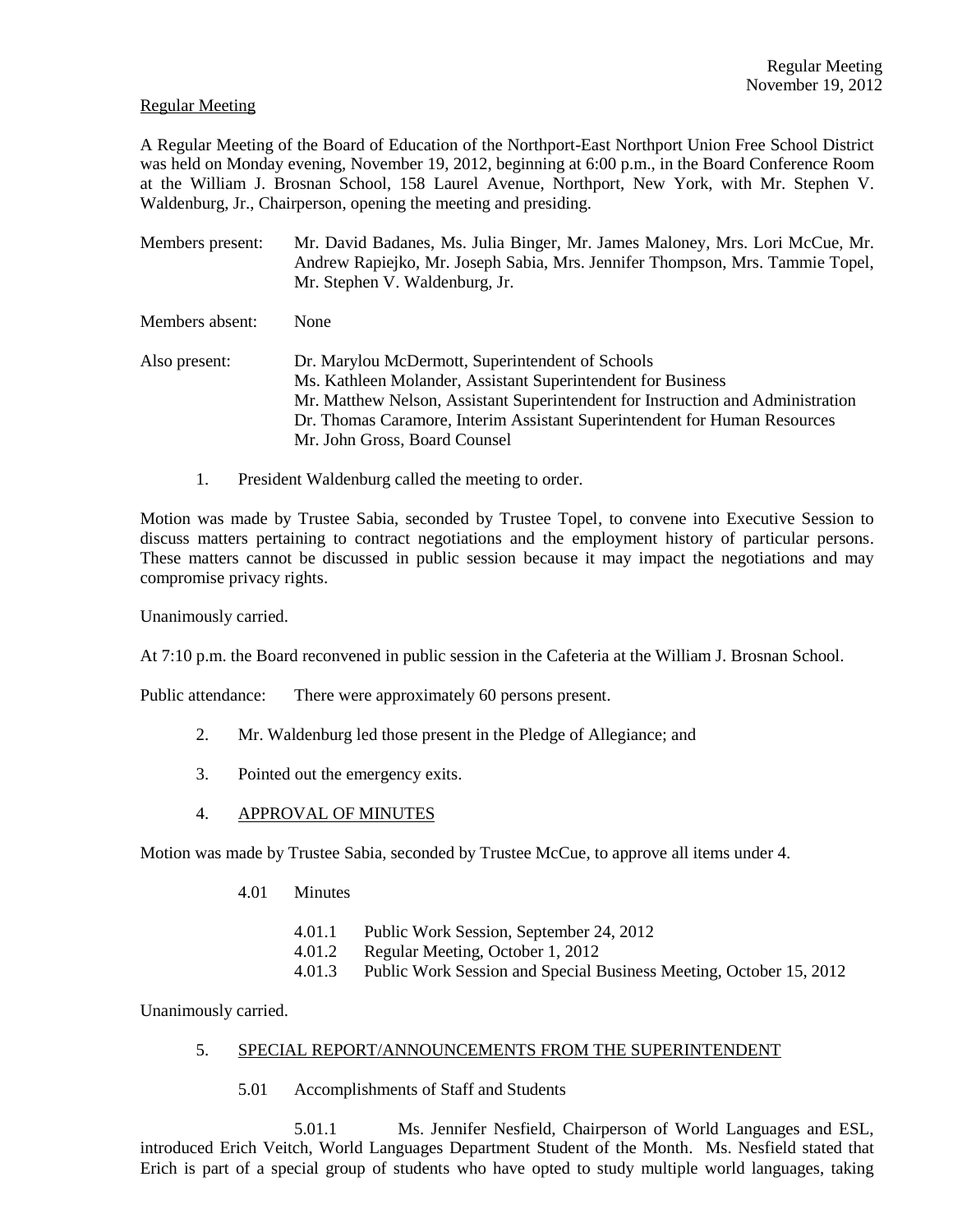classes in French, Spanish, Italian and German over the last three years. In addition to enrolling in both French and Spanish 5IB classes this year, Erich maintains an impressive grade point average in other challenging classes such as AP Calculus and IB English Literature. Erich has achieved high scores on both the Spanish and French New York State Regents Examinations and continues to earn top grades in his IB French and Spanish courses. Ms. Nesfield stated that Erich was inducted into the World Language Honor Society in October and was chosen by the World Language faculty to present the keynote address at the induction ceremony. Erich is a wonderful example of a student who recognizes the importance of learning about different people and cultures. Ms. Nesfield noted that he not only has an interest in languages and world culture, but also in mathematics. He plans to double major in Spanish and Accounting when he goes to university next year. Ms. Nesfield stated that Erich is truly a source of pride for the Department of World Languages, Northport High School, and our community.

President Waldenburg and Superintendent McDermott congratulated Erich on his fine accomplishments and presented him with a commendation from the Board.

5.01.2 Ms. Jennifer Nesfield, Chairperson of World Languages and ESL, introduced Alona Kushnir, English Language Learner Student of the Month. Ms. Nesfield stated that Alona is an incredible young woman who has distinguished herself not only academically, but has shown tremendous personal growth and resilience. Alona is a motivated student who has done well since her arrival from Chernivtsy, Ukraine in 2009, acclimating to a new country, a new school, and a new language. Ms. Nesfield stated that Alona has not only mastered the English language, but has enriched the lives of many Northport High School students and faculty members. Alona is a confident young woman who can handle challenges that come her way and developed the confidence to trust her own ability and to work more independently. Ms. Nesfield stated that Alona is a young lady who has learned to embrace the challenge of learning to expand her horizons, both academically and personally. Alona has enrolled in a variety of courses to expand her knowledge of business and mathematics, including AP Statistics, and is determined to pursue a career in international business. Ms. Nesfield stated that Alona is a source of pride for her family, the English as a Second Language Department, and Northport High School.

President Waldenburg and Superintendent McDermott congratulated Alona on her fine accomplishments and presented her with a commendation from the Board.

5.01.3 Ms. Jennifer Nesfield, Chairperson of World Languages and ESL, introduced the following students who tested proficient on the NYSESLAT and have successfully exited the ESL program:

Natalia Benitez-Granados, James Bernhard, Emiliano Bonilla, Steven Aguirre, Kenti Raymundo, Adriano Terrones-Nunez, Yoora Cho, Runmei Cui, Bregethe Garcia, Alejandro Suarez, Christine Vongprachanh

President Waldenburg and Superintendent McDermott congratulated the students and presented them with commendations from the Board.

5.01.4 Governor Andrew Cuomo declared the week of October 29 – November 2, 2012 as School Board Recognition Week. The Governor declared this special week to commend school board members for their dedicated service to the children of New York State. Superintendent Marylou McDermott and PTA Council Co-President Lori Basel presented the nine members of the Board with commendations from Western Suffolk BOCES and the Northport-East Northport School District and PTA Council.

Dr. McDermott announced that Northport High School has been named to the College Board Advanced Placement Honor Roll for increasing the number of students taking AP courses and maintaining high student scores.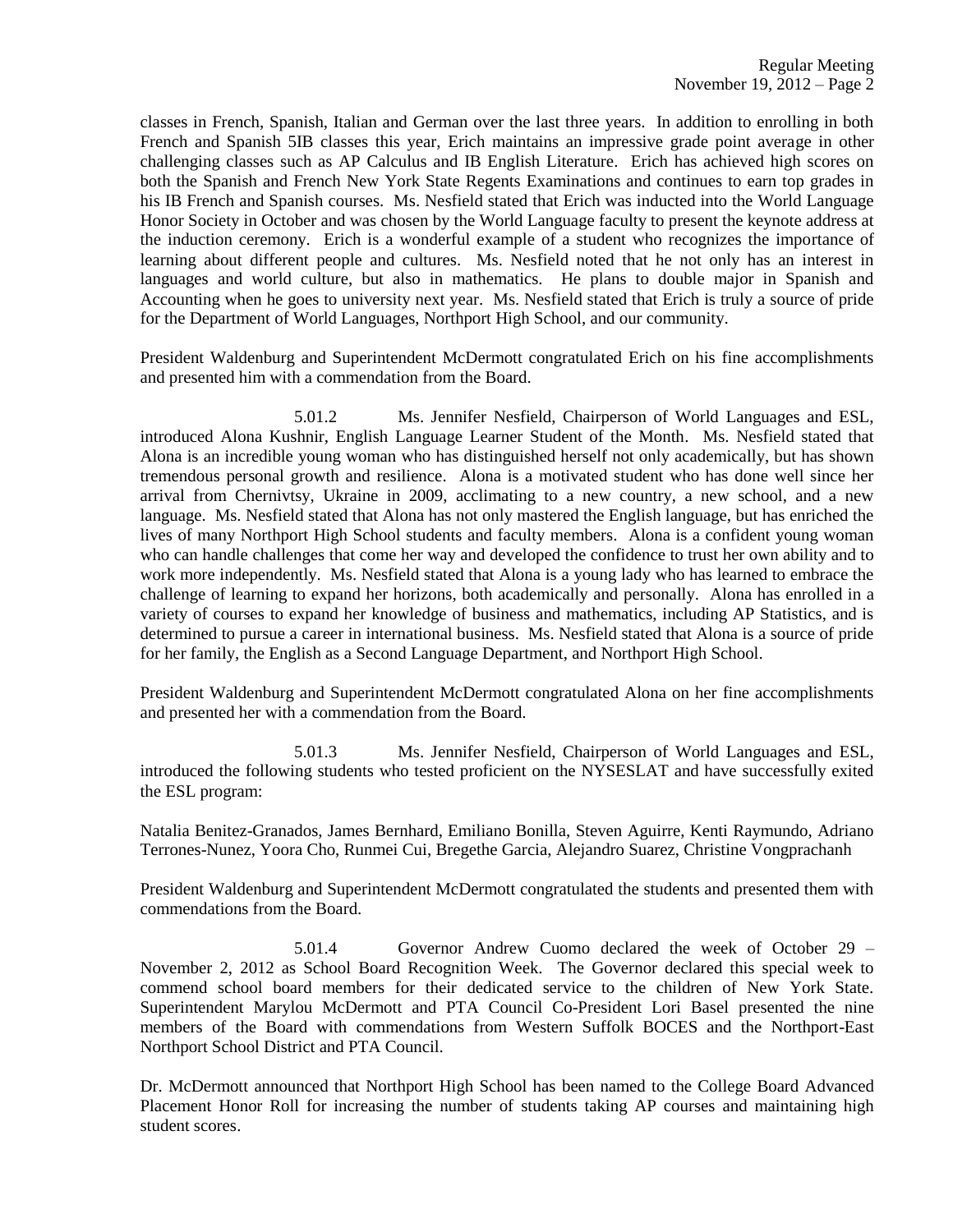Superintendent McDermott announced the following student athletic achievements: The girls soccer team were Long Island Champions and State Semi-finalists, a high school female swimmer competed in the State Meet, the boys soccer team made it to the first round of the Suffolk County playoffs, the boys volleyball team made it to the second round of the Suffolk County playoffs, the Girls and Boys Cross Country Teams were Suffolk County Champions, and football ended with a 6-2 record and hosted the first round of the Suffolk County playoffs.

Dr. McDermott noted that last Friday evening the NYSCAME concert was hosted by Northport High School with over 700 All County participants in band, orchestra and chorus. Northport had 28 outstanding musicians participate.

- 5.02 Review of Instructional Initiatives in the following areas:
	- 5.02.1 World Languages and ESL

Ms. Jennifer Nesfield reviewed the 2011-2012 initiatives of developing students' target language writing skills at all levels using activities such as journal writing, document based essays, and collaborative writing using the *Moodle* web interface; providing the World Language faculty with professional development opportunities related to instructional technology; incorporating differentiated instruction into daily lessons with a focus on anchor activities such as vocabulary enrichment activities, and writing activities; and continuing to nurture a culture of respect in the World Language classrooms by highlighting cultural differences between the various target language countries and the United States and encouraging student diversity.

Ms. Nesfield stated that the 2012-2013 World Languages Department Initiatives include a focus on developing a spiraling curriculum for writing on all levels incorporating diverse writing formats, including new literacies and authentic writing; aligning curricula and assessments to support the Common Standards, including, but not limited to the creation of local assessments and Student Learning Objectives (SLOs); continuing to move forward with differentiated instruction efforts, expanding the use of tiered assignments and anchor activities at all levels of instruction; and continuing to nurture a culture of respect in the World Language classrooms by highlighting cultural differences and similarities between the various target language populations and Americans. Ms. Nesfield stated that the World Language units of instruction will contain activities that are highlighted in the Common Core State Standards.

There was a discussion regarding student exposure to different cultures, increased emphasis on writing, students in the evening German class, IB Italian results, emphasis on speaking, internet language courses, the afterschool language program including exploring a bridge program for  $6<sup>th</sup>$  grade, and teaching languages during classroom instructional time.

The Board thanked Ms. Nesfield for her very informative report.

5.03 Motion was made by Trustee Rapiejko, seconded by Trustee Sabia, to accept the Annual Report of the Independent Auditor, prepared by Cullen & Danowski, LLP for the year ended June 30, 2012.

Trustee Rapiejko, Audit Committee Chairperson, stated that the Audit Committee went through the report at its October meeting and made several recommended revisions. The Committee recommended that the Board accept the report after the revisions were made. Mr. Rapiejko noted that Mr. Peter Rodriguez from Cullen & Danowski, LLP will attend the December  $10<sup>th</sup>$  meeting to present the report.

Vote on Trustee Rapiejko's motion to accept the Annual Report of the Independent Auditor, prepared by Cullen & Danowski, LLP for the year ended June 30, 2012 was unanimously carried.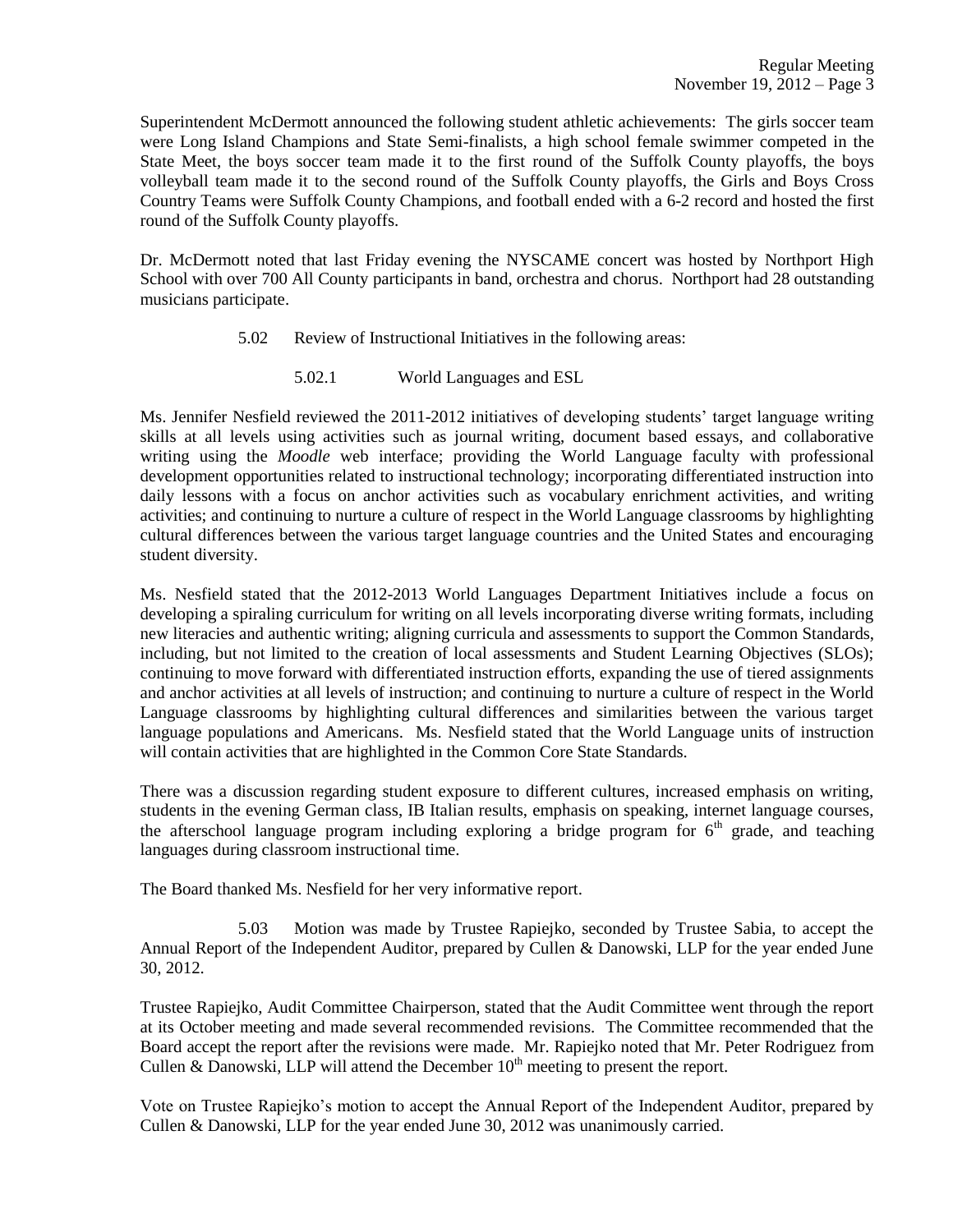Motion was made by Trustee Sabia, seconded by Trustee Maloney, to reorder the agenda and move item 11.01, discussion of the use of Suffolk County Police Department Narcotics Detection Dogs, before item 5.04 Upcoming Meetings.

Unanimously carried.

## 11. UNFINISHED BUSINESS

11.01 Discussion of the use of Suffolk County Police Department Narcotics Detection

Dogs.

President Waldenburg recapped the Board's actions with regards to the use of the Suffolk County Police Department Narcotics Detection Dogs. Mr. Waldenburg stated the Board crafted a policy with regards to the lockers in the secondary schools and the expectation of privacy for students with regard to the lockers. The Board also discussed crafting a letter notifying parents of this policy.

Trustee Badanes read a letter he presented to the Board on November  $5<sup>th</sup>$  stating his strong opposition to the use of drug sniffing dogs. Mr. Badanes stated that the proposed use of drug sniffing dogs has a major flaw in that it can and will lead to false arrests. The program will only deter students from keeping drugs in their lockers and will falsely assure parents that by keeping drugs out of student lockers will make a dent in student drug use. Mr. Badanes stated that the use of the drug sniffing dogs will not lead to any reduction in drug use, it will lead to students becoming smarter about how to avoid drug sniffing dogs. Mr. Badanes noted that the program will cost the District significant legal fees in defending itself in court. Mr. Badanes also stated that the indiscriminate use of drug sniffing dogs, without a reasonable suspicion that a particular student is using drugs, is legally suspect and most likely unconstitutional (under the New York State Constitution). The use of drug sniffing dogs is a violation of a student's privacy, liberty and constitutional rights.

Mr. John Gross, Board Counsel, stated that in large measure the decision to use drug sniffing dogs is a policy determination. Mr. Gross stated that a number of issues Trustee Badanes points out lead one to heavy consideration on whether or not it is an appropriate mechanism to search. Mr. Gross stated that he respectfully disagrees with Trustee Badanes and that the responsibility of Board Counsel is to advise the Board what their perspective of the law is. Counsel Gross noted that if the Board moves in the direction of using the drug sniffing dogs, the Suffolk County Police Department has several preliminary steps that must be undertaken. The District would be required to have in place a protocol for the utilization of the dogs with respect to children and parents, particularly with respect to putting children and parents on notice. The Suffolk County Police Department requires that Board policy, with respect to lockers, be very clear that children do not have an expectation of privacy. Mr. Gross noted that there is an inconsistency between the Board policy and the High School Student Handbook and he is recommending that the High School Student Handbook be modified and the inconsistency be straightened out. The Suffolk County Police Department will not undertake the program if the requirement for reasonable suspicion exists. Mr. Gross noted that the  $1<sup>st</sup>$  and  $4<sup>th</sup>$  Amendments do not exist in school buildings to the extent of the protection afforded by both of those amendments outside of schools. Mr. Gross stated that the recommendation by counsel, if the Board decides it wants to pursue this, is to first rectify the handbook issue, second adopt the protocol that the police department requests, and third after the adoption of the protocol to enter into an agreement with the police department.

There was discussion regarding legal challenges, student drug testing, reasonable suspicion, student sharing of lockers, and constitutional rights in a school setting.

Trustee Sabia stated that he brought this initiative to the floor approximately a year and a half ago and noted that other schools, such as Commack and Smithtown, have used the program with phenomenal results. Mr. Sabia stated that anything that we can do as a community to stop drug abuse is a plus and that the important message to send to youth is that the District will not tolerate students coming into this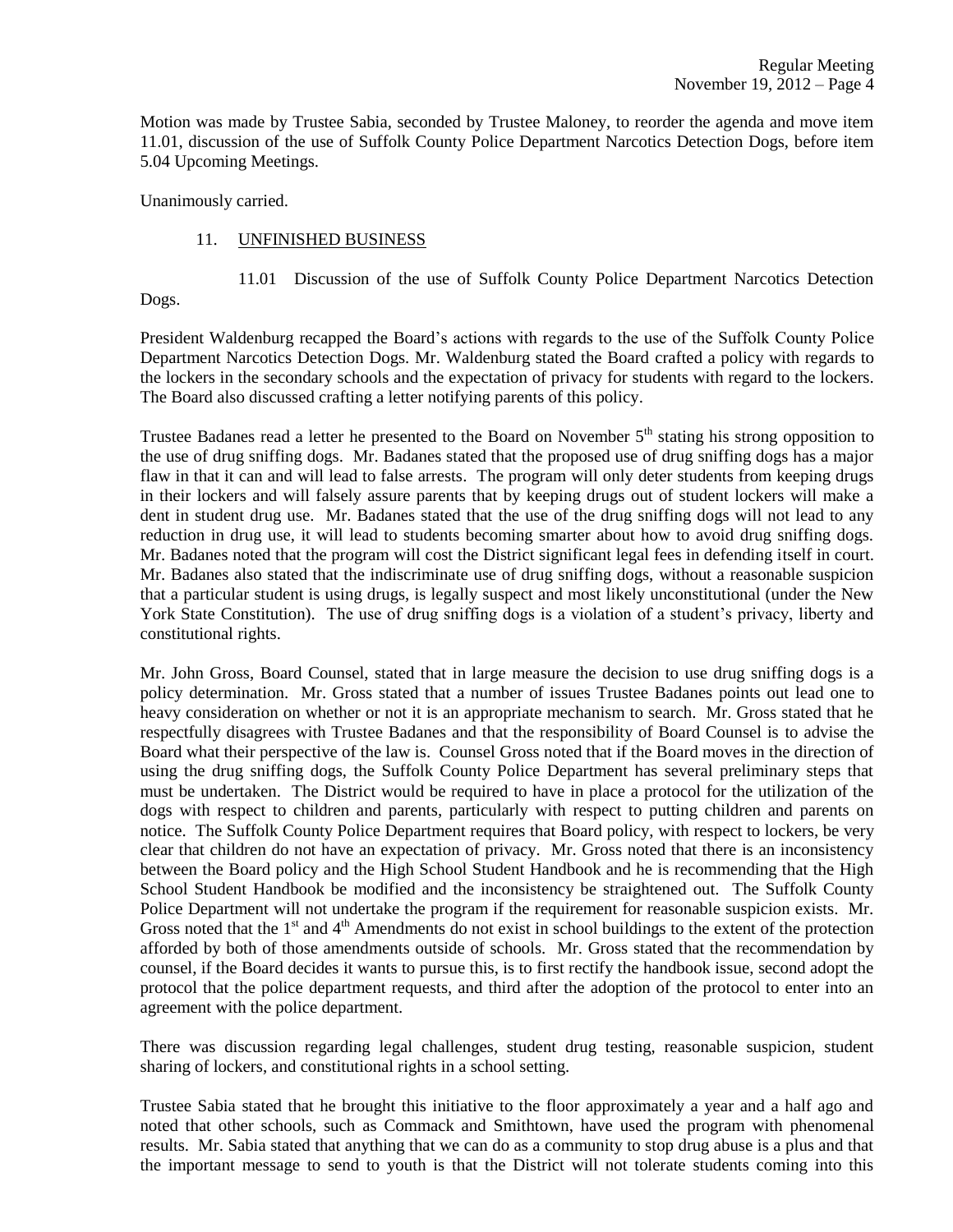institution with drugs.

There was additional discussion regarding independent studies on results at other districts, student locker reprogramming, procedures taken when a student is found in possession of drugs, the high school climate and culture, and the Drug & Alcohol Task Force opinion on the use of the drug sniffing dogs.

Motion was made by Trustee Sabia, seconded by Trustee Maloney, to approve the use of the narcotics detection dogs in the Northport-East Northport Union Free School District.

At 9:40 p.m., the President announced a five minute recess.

At 9:48 p.m. the Board reconvened in public session.

Ms. Trisha Fricke, parent, stated that the District needs to take whatever measures necessary to protect the students, and that this program should be put in place.

Mr. Rob Ingraham and Ms. Ellen Hatch, Drug and Alcohol Task Force Members, stated that they were opposed to the use of the dogs.

There was further discussion regarding detection of prescription medications and over-the-counter drugs

Motion was made by Trustee Topel to call the question. There was no second.

The Board discussed the amendments that need to be made to the High School Student Handbook if they approve the use of the drug sniffing dogs and how the Board will be informed of the results of sweeps.

Vote on Trustee Sabia's motion to approve the use of the narcotics detection dogs in the Northport-East Northport Union Free School District was as follows:

- YES: Ms. Binger, Mr. Maloney, Mrs. McCue, Mr. Rapiejko, Mr. Sabia, Mrs. Thompson, Mrs. Topel, Mr. Waldenburg
- NO: Mr. Badanes

Motion passed.

Motion was made by Trustee Badanes to modify Trustee Sabia's motion that just passed to state that this policy can only be put in place with specific written consent from parent allowing dogs to sniff child's locker. There was no second.

Superintendent McDermott stated that she met with the Western Suffolk Component Districts on Friday and discussed making up lost time from Hurricane Sandy. Dr. McDermott stated that most districts have proposed using part or all of February break.

Dr. Thomas Caramore, Interim Assistant Superintendent for Human Resources, stated that the current school year calendar, approved last spring by the Board, has 181 student days and two teacher conference days. Given the devastation from Hurricane Sandy, the District lost six student days and one staff day, and then lost an additional day due to snow. Dr. Caramore stated that New York State Education Law requires 180 instructional days and they must take place before the end of the Regents calendar. The State expects that districts will reach the 180 day minimum by first using vacation periods before using any other option. The recommendation from many districts is to use the full break in February with the expectation that all students and staff will be in attendance. Dr. Caramore noted that if show days are needed the District will have to take away from the December or March breaks.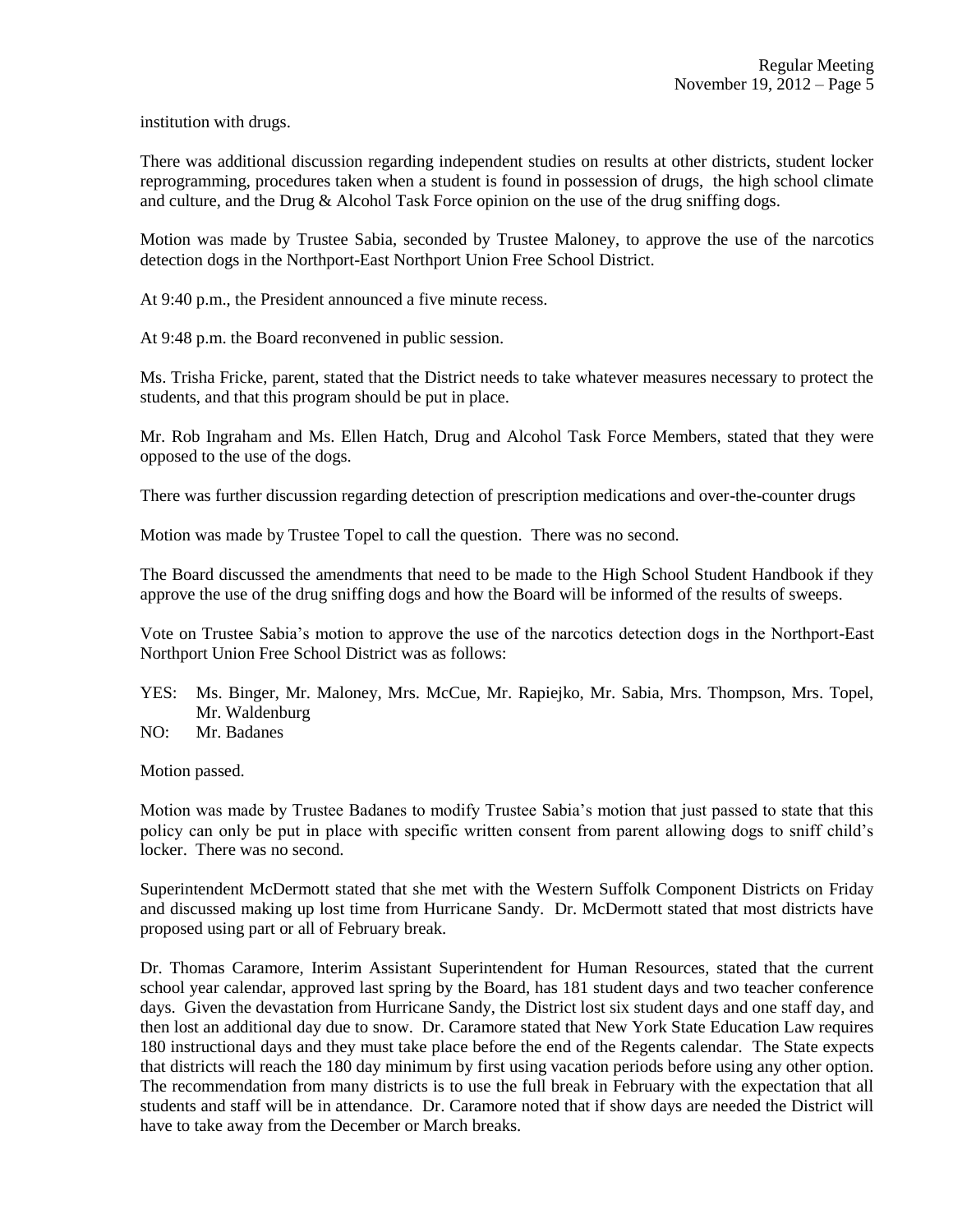There was a discussion regarding additional snow days, delayed openings, busing, State waiver, and common assessments and midterms.

At 10:34 p.m., motion was made by Trustee Waldenburg, seconded by Trustee Maloney, to extend the meeting.

Unanimously carried.

Several Board members requested that once a decision is made that the community and parents be informed immediately.

Motion was made by Trustee Thompson, seconded by Trustee Sabia, to amend the District calendar to reflect full school operation February  $18<sup>th</sup>$  to February  $22<sup>nd</sup>$ .

Unanimously carried.

5.04 The President of the Board reviewed the upcoming meetings of December  $10<sup>th</sup>$ , January  $14<sup>th</sup>$  and January  $28<sup>th</sup>$ .

Vice President Thompson stated that the cancelled Policy Committee Meeting has been rescheduled for Monday, December  $17<sup>th</sup>$  at 8:30 a.m. in the Board Conference Room.

#### 6. COMMUNICATIONS

6.01 There were no communications to the Board of Education requiring Board action.

## 7. PUBLIC PARTICIPATION

Name Comment

Rachel Friedman Stated that she sent an e-mail to the Board of Education and several Parent members of the administration on Friday, October  $12<sup>th</sup>$  regarding a request that the District have Ruby Bridges come and present to the schools, especially with the new Dignity for All Students.

Dr. McDermott stated that this is more of a curricular issue, not a Board issue, and should be addressed with individual building administration. It was suggested that Mrs. Friedman discuss this with the principals and PTA Council.

Motion was made by Trustee Sabia, seconded by Trustee McCue, to approve all items under 8. and 9., including Supplemental 8.01.1 (Schedule A #112-122) and Supplemental 8.01.2 (Schedule B #9-25), and severing item 9.10.

#### 8. SUPERINTENDENT'S REPORT, GENERAL

8.01 Personnel Schedules, each dated November 19, 2012, and each attached and made part of the official minutes:

- 8.01.1 Schedule A Certified Staff (including Supplemental #112-122)
- 8.01.2 Schedule B Non-Instructional Staff (including Supplemental #9-25)
- 8.01.3 Schedule C Salary Transfers
- 8.01.4 Schedule D Extra Pay
- 8.01.5 Schedule L PDC UTN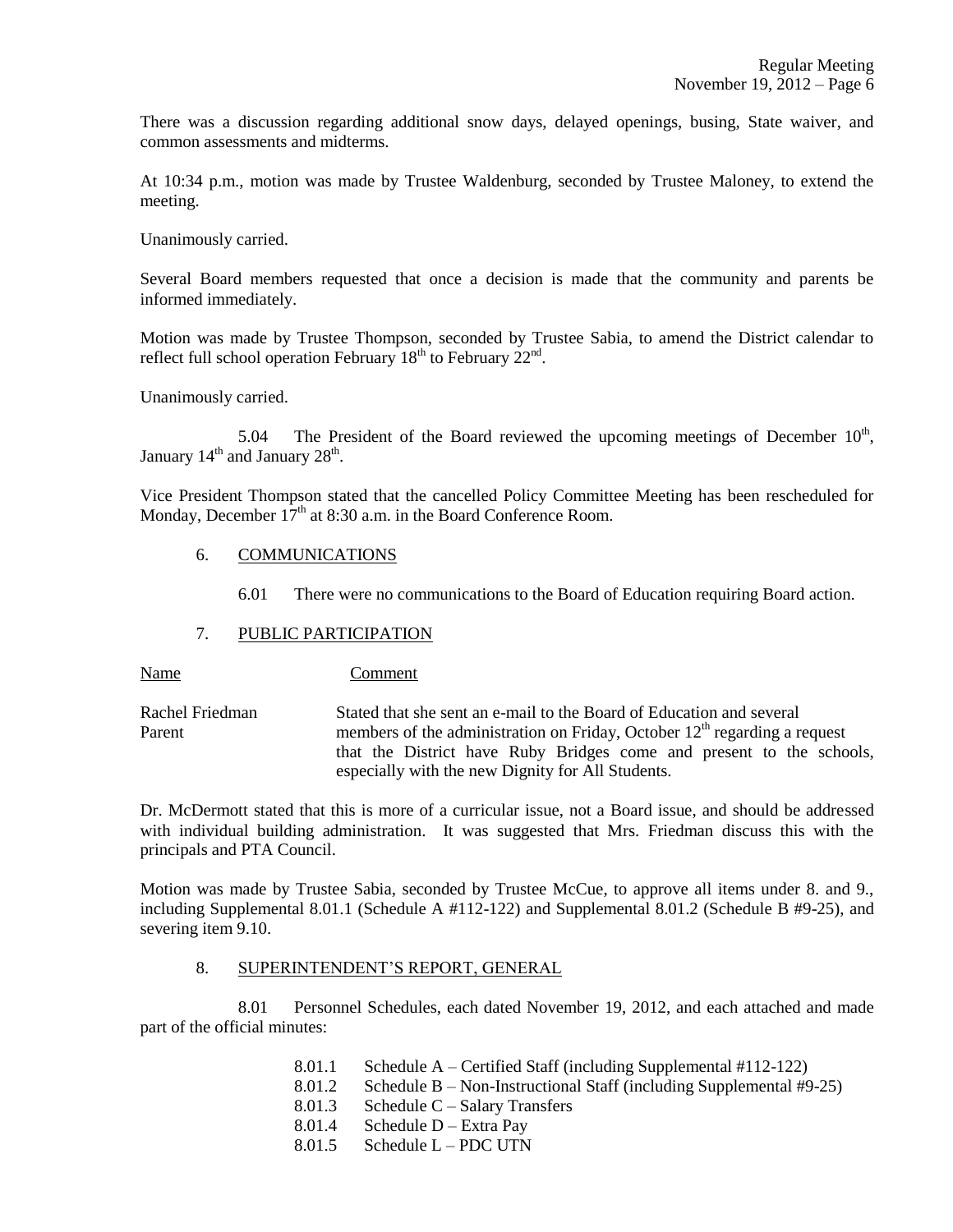8.02 Receiving for a second reading and adopting revisions the following policies:

8.02.1 Policy #6240 *"Investment Policy"* 8.02.3 Policy #6700 *"Purchasing Policy"*

8.03 Approving the following resolution:

"WHEREAS, Section 18 of the Public Officers Law of the State of New York authorizes municipal corporations, including boards of education, to adopt supplemental defense and indemnification provisions to those contained in the Education Law; and

WHEREAS, the statute authorizes boards of education to defend, indemnify and save harmless, members of boards of education and officers, agents and employees of boards of education; authorized parent volunteers; members of school-based planning and shared decision making committees; and members of the school district's audit committee, in connection with any claims, awards or judgments obtained against such board members, officers, agents or employees; authorized parent volunteers; members of school-based planning and shared decision making committees; and members of the district's audit committee in any State or Federal Court, in the amount of any judgment, award or settlement of any such claim, provided the act or omission from which such judgment, award or claim arose occurred while the board member, officer, agent or employee or authorized parent volunteer; member of school-based planning and shared decision making committee; or member of the district's audit committee was acting within the scope of his or her office or employment or authorized volunteer duties;

BE IT RESOLVED, that the Board of Education of the Northport-East Northport Union Free School District hereby adopts the supplemental defense and indemnification provisions contained in Section 18 of the Public Officers Law for its Board members, officers, agents and employees; authorized parent volunteers; members of school-based planning and shared decision making committees; and members of the school district's audit committee. This coverage shall supplement and shall be in addition to the coverage available to such individuals under other enactments, including but not limited to the Education Law of the State of New York; and

BE IT FURTHER RESOLVED, that supplemental hereto and an additional perquisite to the public office and employment, the Board hereby further extends the right to be defended and indemnified as provided in Public Officers Law §18, to board members, school officers, agents and employees who are requested or are called to testify as a witness or to answer questions concerning their acts or omissions within the scope of their office, agency or employment before a grand jury, the Office of the District Attorney or other law enforcement official. Nothing herein contained shall be construed to authorize or require defense or indemnification to a board member, school officer, agent or employee who has been identified as a defendant in a pending criminal prosecution or where such individual, or the school district, has reason to believe that such individual is a target in a criminal investigation or prosecution by the Office of the District Attorney or other law enforcement entity"

## 9. SUPERINTENDENT'S REPORT, FINANCIAL

9.01 Taking specified action on the following BID:

SCHOOL LUNCH 9.01.1 AWARD: Uniforms – School Lunch

9.02 Approving a request from Mr. David Storch to establish the David A. Trachtenburg Memorial Scholarship awarding \$500 scholarships to high school seniors who extended themselves beyond their comfort zones and challenged more intense and rigorous coursework prior to high school graduation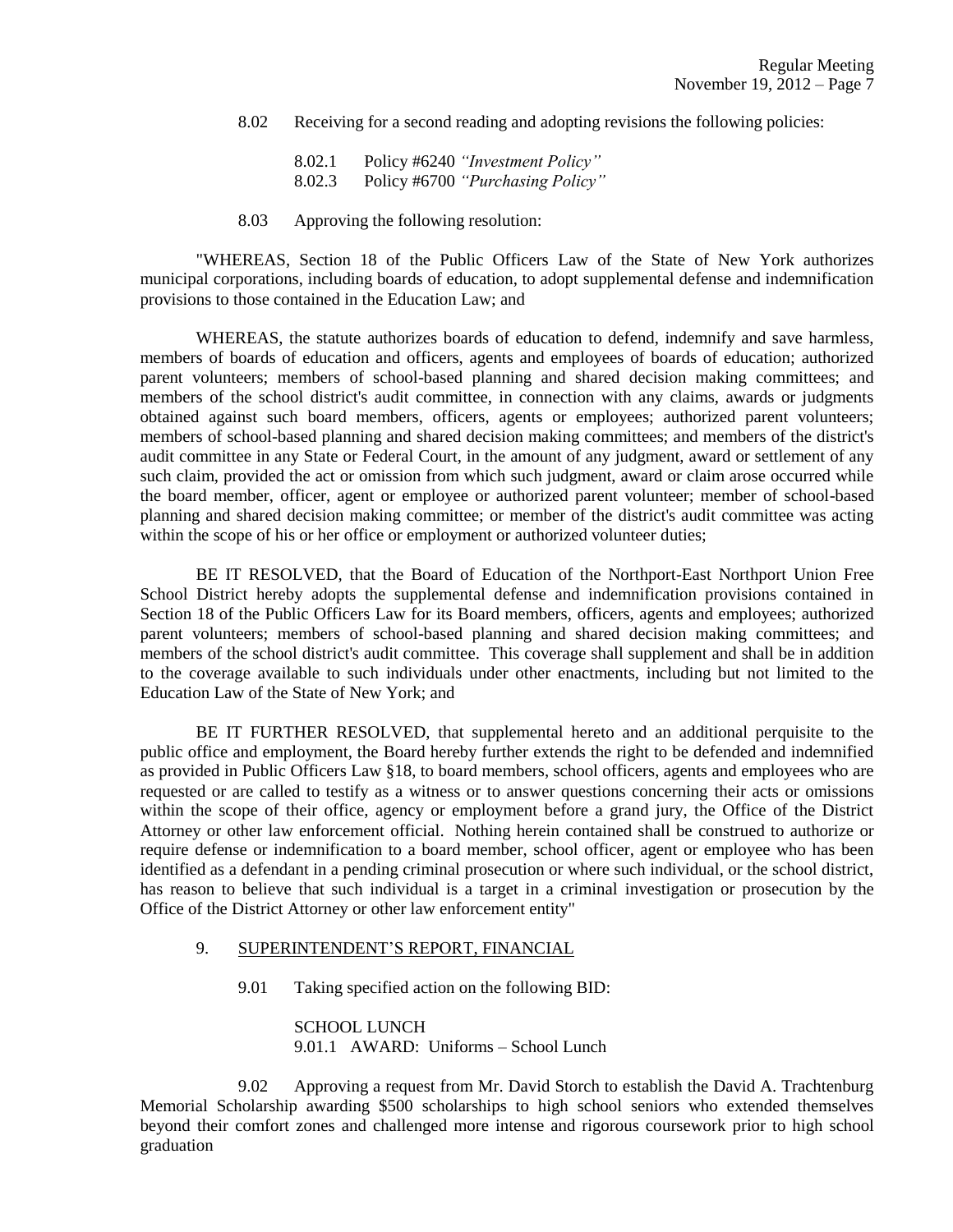9.03 Receiving the following donations to the District:

9.03.1 \$100.00 from Theodore and Nancy Brooks to the David A. Trachtenburg Memorial Scholarship

9.03.2 \$25.00 from Alisa Wainio to the David A. Trachtenburg Memorial Scholarship 9.03.3 \$10.00 from Gail E. Barcun to the David A. Trachtenburg Memorial Scholarship

9.03.4 \$500.00 from Henry and Margaret Trachtenburg to the David A. Trachtenburg Memorial Scholarship

9.04 Approving the following resolution:

"RESOLVED, that the Board of Education accept the donation of \$2,000 from MSG Varsity Network toward the purchase of digital SLR and digital video cameras for the creation of media that will be uploaded to the MSG Varsity School Media web page and increase the 2012-2013 budget code A2110.2030.30.2000 by \$2,000 for this purpose.

RESOLVED, that the Board of Education hereby approves an increase in the revenue code A2705 of the 2012-2013 budget by \$2,000 with the understanding that this increase in revenue is the result of Northport High School Art Department participation in the ongoing school media program with MSG Varsity Network"

9.05 Approving the following resolution:

"RESOLVED, that the Board of Education accept the donation of \$100 from Astoria Federal Savings toward the purchase of High School art supplies and increase the 2012-2013 budget code A2110.5030.30.0200 by \$100 for this purpose.

RESOLVED, that the Board of Education hereby approves an increase in the revenue code A2705 of the 2012-2013 budget by \$100 with the understanding that this increase in revenue is the result of Northport High School's participation in 2012 Teen Photo Contest"

9.06 Approving the following resolution:

"RESOLVED, that the Board of Education accept the donation of \$403.04 toward the purchase of supplies for Dickinson Avenue Elementary School and increase the 2012-2013 budget code A2110.5030.11.0200 by \$403.04 for this purpose.

RESOLVED, that the Board of Education hereby approves an increase in the revenue code A2705 of the 2012-2013 budget by \$403.04 with the understanding that this increase in revenue is the result of Dickinson Avenue Elementary School's participation in the Target Take Charge of Education Program"

9.07 Approving the following resolution:

"BE IT RESOLVED, that the Board of Education hereby gratefully accepts a donation of \$1,722.50 from Northport-East Northport residents whose names are more fully set forth in the attached document, for the purposes of covering the cost of transportation for a Northport High School Urban Studies class field trip and increase the 2012-2013 budget code A2110.4161.30.2903 by \$1,722.50 for this purpose.

BE IT RESOLVED, that the Board of Education hereby approves an increase in the revenue code A2705 of the 2012-2013 budget by \$1,722.50 with the understanding that this increase in revenue is the result of donations from Northport-East Northport residents."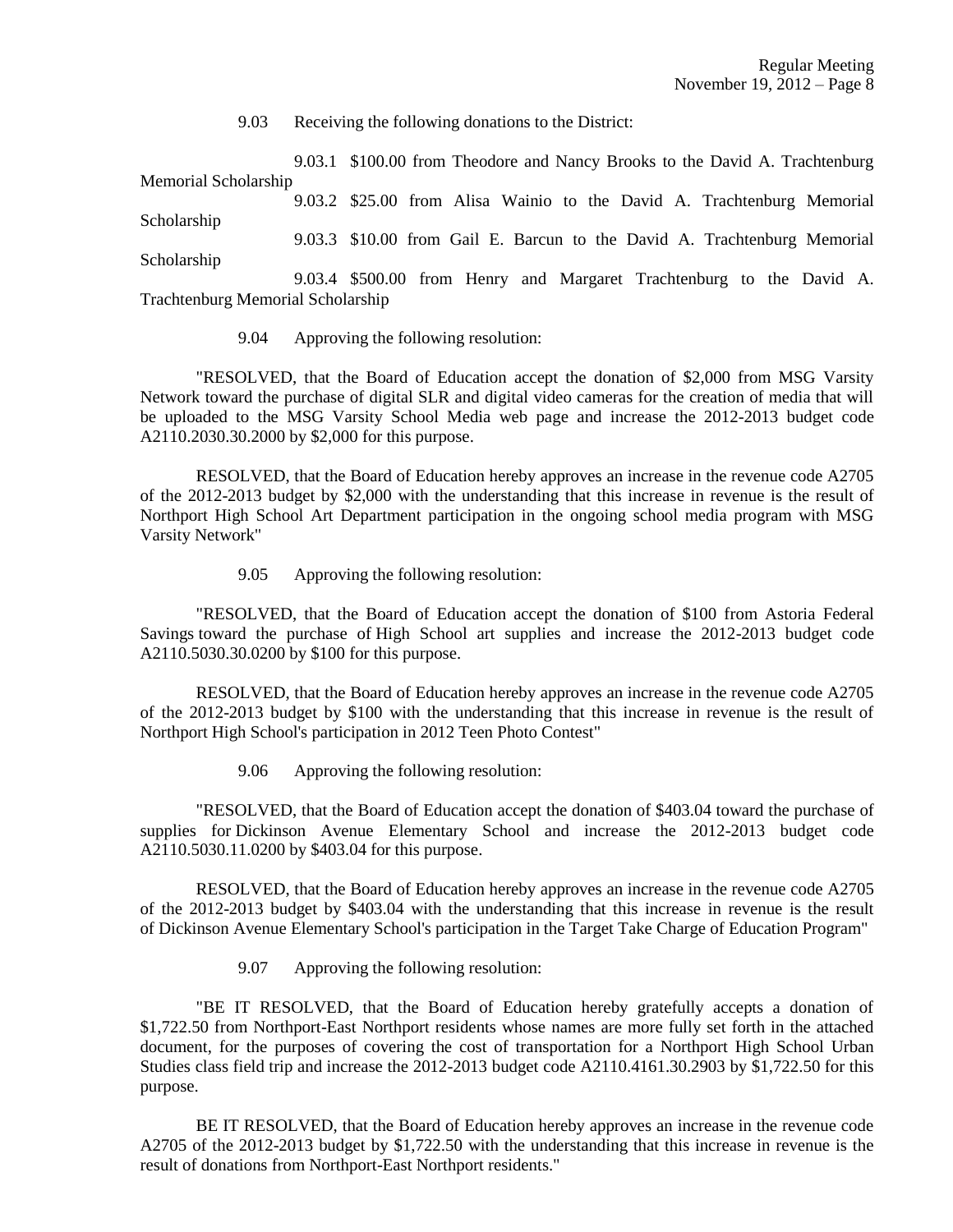9.08 Approving the following resolution:

"RESOLVED, that the Board of Education accept the donation of \$1,000 toward the purchase of supplies for Northport High School Music Department and increase the 2012-2013 budget code A2110.5030.30.2100 by \$1,000 for this purpose.

RESOLVED, that the Board of Education hereby approves an increase in the revenue code A2705 of the 2012-2013 budget by \$1,000 with the understanding that this increase in revenue is the result of the Northport High School Tiger Marching Band's participation in a program with Google and Something Ideal, Inc."

9.09 Approving a 2012-2013 Special Education Services Contract as required by State Education Law Section 2603-c between the Board of Education of the Northport-East Northport Union Free School District and the Board of Education of the Oyster Bay-East Norwich Central School District

9.11 Approving a Consultant Agreement between the Board of Education of the Northport-East Northport Union Free School District and Journeys into American Indian Territory

9.12 Approving a Rider to Agreement between the Board of Education of the Northport-East Northport Union Free School District and Mount Alvernia

9.13 Approving an Agreement between the Northport-East Northport Union Free School District and the Suffolk County Vanderbilt Museum

9.14 Approving a Supplementary Education Services Agreement between the Northport-East Northport Union Free School District and Clifford S. Trotter Associates, Inc.

9.15 Approving a 2012-2013 Service Agreement between the Northport-East Northport Union Free School District and Metro Therapy, Inc.

9.16 Approving a Public School Tuition Contract for Special Education Services between the Board of Education of the Commack Union Free School District and the Board of Education of the Northport-East Northport Union Free School District

9.17 Approving an increase to the Driver Education per student tuition by \$25.00 to \$430.00

9.18 Approving the Corrective Action Plan for the 2011-2012 Internal Audit Report on Information Technology

9.19 Approving the following refunding bond resolution of the Northport-East Northport Union Free School District, authorizing the refunding of certain outstanding serial bonds of said district, stating the plan of refunding, appropriating an amount not to exceed \$24,500,000 therefor, authorizing the issuance of not to exceed \$24,500,000 refunding serial bonds of the district to finance said appropriation, and making certain other determinations of all relative thereto, including Exhibit A, the proposed 20-page Refunding Financial Plan, attached and made part of the official minutes:

"WHEREAS, the Northport-East Northport Union Free School District, in the County of Suffolk, New York (herein called the "District"), issued \$24,500,000 School District Serial Bonds-2004 on April 29, 2004, pursuant to the bond resolution entitled:

> "Bond Resolution of the Northport-East Northport Union Free School District, New York, adopted June 5, 2000, authorizing the construction of building additions, alterations and improvements at various District school buildings; stating the estimated total cost thereof is \$30,557,995, appropriating said amount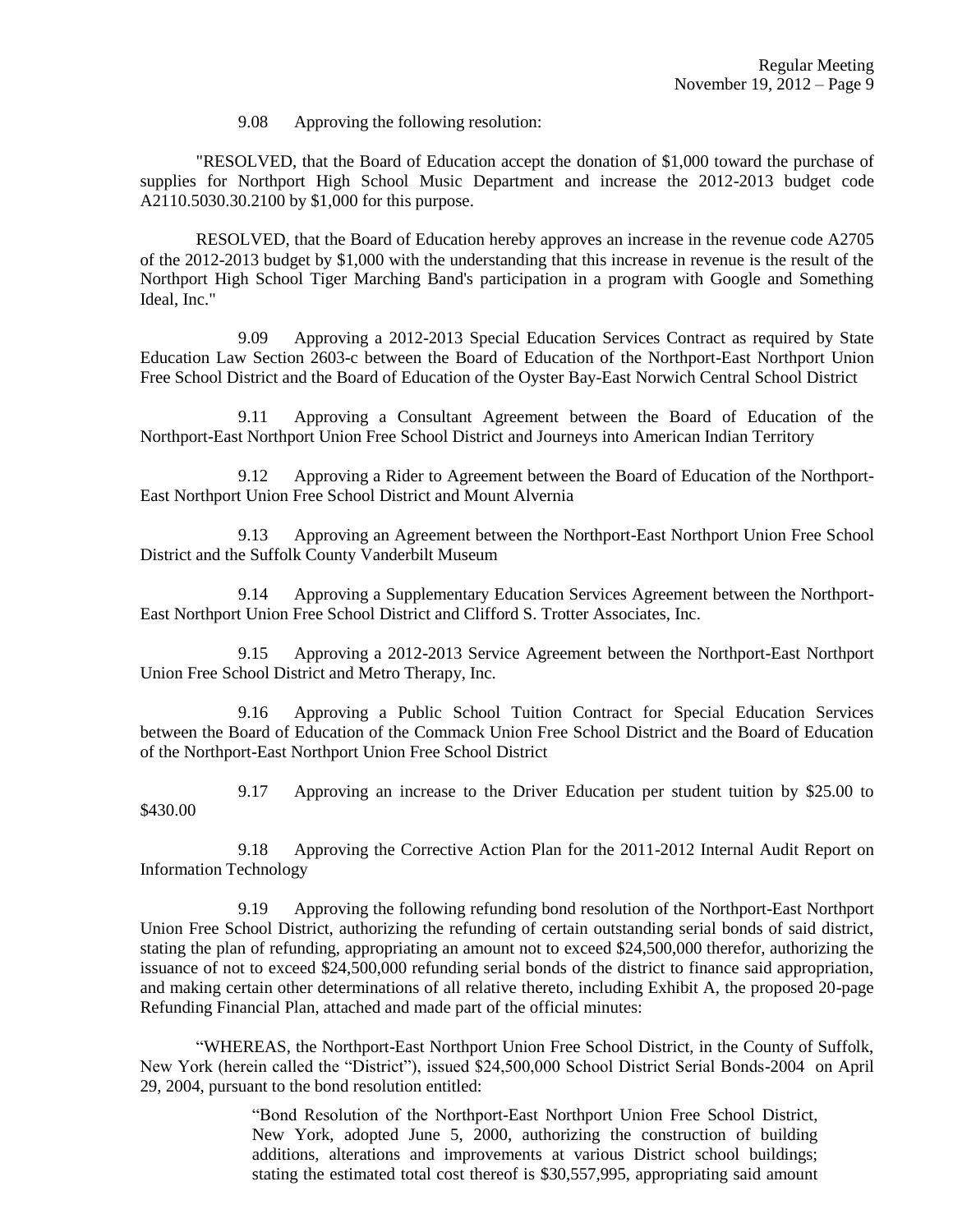therefor, and authorizing the issuance of \$30,557,995 serial bonds of said District to finance said appropriation,"

duly adopted by the Board of Education on the date therein referred to, following the approval of a Bond Proposition by the qualified voters of the School District present and voting at the Special District Meeting duly called and held on May 16, 2000; and

WHEREAS, \$15,695,000 of said bonds are currently outstanding (the "Outstanding 2004 Bonds") and mature on April 1 in the years and in the principal amounts and bear interest payable on April 1 and October 1 in each year, as follows:

| Year of         | Principal   | Interest  |
|-----------------|-------------|-----------|
| <b>Maturity</b> | Amount      | Rate      |
| 2013            | \$1,305,000 | 4.25%     |
| 2014            | 1,360,000   | 4.25      |
| 2015            | 1,415,000   | 4.25      |
| 2016            | 1,470,000   | 4.25      |
| 2017            | 1,530,000   | 4.25      |
| 2018            | 1,590,000   | 4.25      |
| 2019            | 1,655,000   | $4 - 3/8$ |
| 2020            | 1,720,000   | 4.50      |
| 2021            | 1,790,000   | 4.50      |
| 2022            | 1,860,000   | 4.50      |

WHEREAS, the Outstanding 2004 Bonds maturing on or after April 1, 2015, are subject to redemption prior to maturity, at the option of the District, on April 1, 2014, and thereafter on any date, in whole or in part, and if in part, in any order of maturity and in any amount within a maturity (selected by lot within a maturity), at par, plus accrued interest to the redemption date; and

WHEREAS, the District also issued \$9,000,000 School District Serial Bonds-2005 on August 3, 2005; \$3,100,000 of such bonds were issued pursuant to the bond resolution referred to in the first Recital above and \$5,900,000 of such bonds were issued pursuant to the bond resolution entitled:

> "Bond Resolution of the Northport-East Northport Union Free School District, New York, adopted August 25, 2003, authorizing the replacement of various roofs, at the estimated maximum cost of \$5,940,115 and the replacement of gymnasium bleachers, at the estimated maximum cost of \$150,000; stating the estimated total cost thereof is \$6,090,115, appropriating said amount therefor, and authorizing the issuance of \$6,090,115 serial bonds of said District to finance said appropriation,"

duly adopted by the Board of Education on the date therein referred to, following the approval of a Proposition by the qualified voters of the District present and voting at the Annual District Meeting duly called and held on June 3, 2003; and

WHEREAS, \$6,620,000 of said bonds are currently outstanding (the "Outstanding 2005 Bonds") and mature on August 1 in the years and in the principal amounts and bear interest payable on February 1 and August 1 in each year, as follows:

| Year of  | Principal | Interest |
|----------|-----------|----------|
| Maturity | Amount    | Rate     |
| 2013     | 395,000   | 4.00%    |
| 2014     | 410,000   | 4.00     |
| 2015     | 430,000   | 4.00     |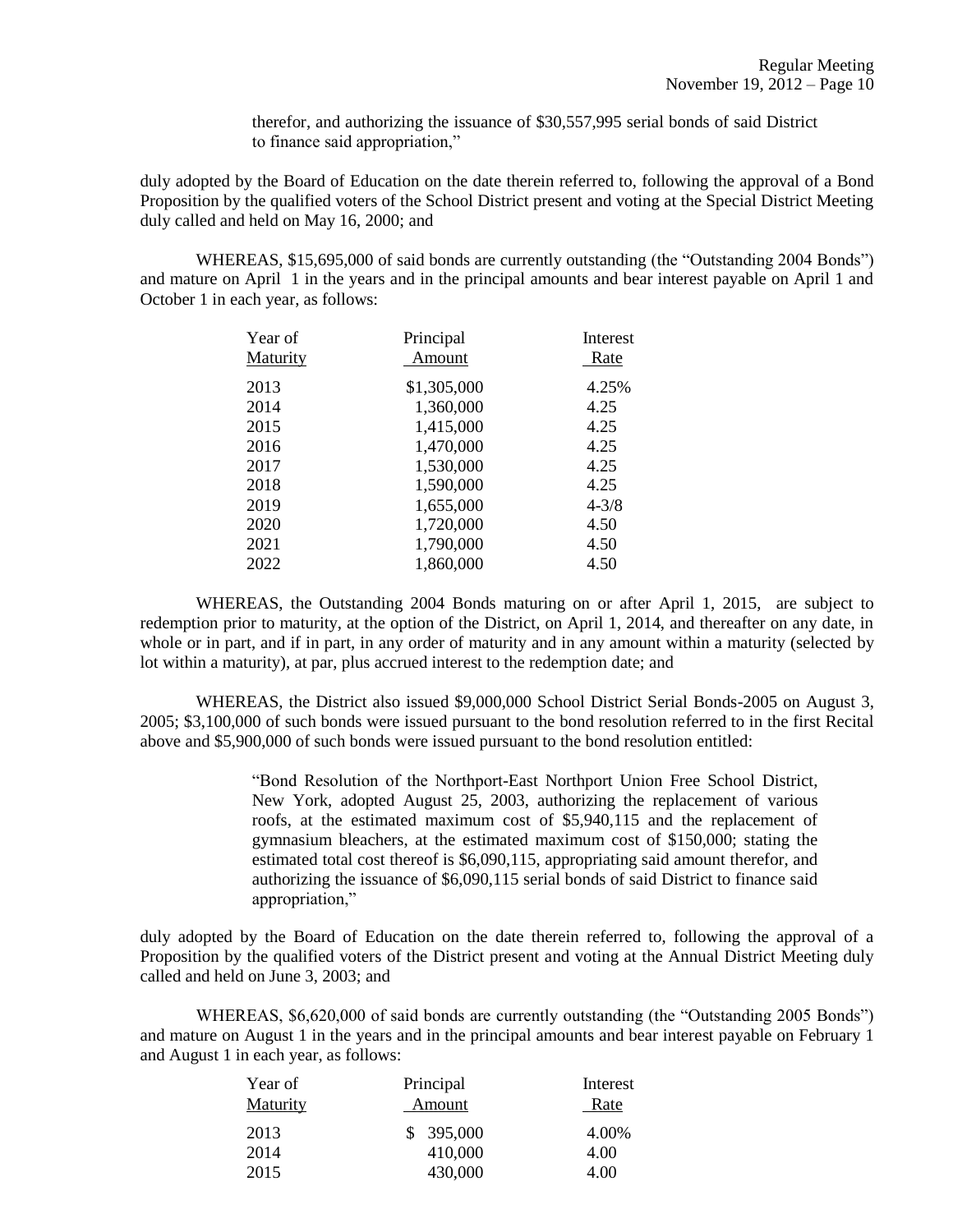| 2016 | 445,000 | 4.00 |
|------|---------|------|
| 2017 | 465,000 | 4.00 |
| 2018 | 485,000 | 4.00 |
| 2019 | 505,000 | 4.00 |
| 2020 | 525,000 | 4.00 |
| 2021 | 545,000 | 4.10 |
| 2022 | 565,000 | 4.15 |
| 2023 | 590,000 | 4.20 |
| 2024 | 615,000 | 4.25 |
| 2025 | 645,000 | 4.25 |

WHEREAS, the Outstanding 2005 Bonds maturing on or after August 1, 2016 are subject to redemption prior to maturity, at the option of the District, on August 1, 2015 and thereafter on any date, in whole or in part, and if in part, in any order of maturity and in any amount within a maturity (selected by lot within a maturity), at par, plus accrued interest to the redemption date.

WHEREAS, Sections 90.00 and 90.10 of the Local Finance Law, constituting Chapter 33-a of the Consolidated Laws of the State of New York (herein called "Law"), authorize the District to issue new bonds to refund all or a portion of the Outstanding 2004 Bonds and the Outstanding 2005 Bonds (herein referred to collectively as the "Outstanding Bonds") provided the issuance of new bonds for such purpose will result in present value debt service savings for the District; and

WHEREAS, in order effectuate the refunding, it is now necessary to adopt a refunding bond resolution;

THEREFORE, THE BOARD OF EDUCATION OF THE NORTHPORT-EAST NORTHPORT UNION FREE SCHOOL DISTRICT, NEW YORK HEREBY RESOLVES (by the favorable vote of at least two-thirds of all the members of said Board of Education), AS FOLLOWS:

Section 1. In this resolution, the following definitions apply, unless a different meaning clearly appears from the context:

- (a) "Bond To Be Refunded" or "Bonds To Be Refunded" means all or any portion of the Outstanding Bonds, as shall be determined in accordance with Section 8 hereof.
- (b) "Escrow Contract" means the contract to be entered into by and between the District and the Escrow Holder pursuant to Section 9 hereof.
- (c) "Escrow Holder" means the bank or trust company designated as such pursuant to Section 9 hereof.
- (d) "Financial Advisor" means Munistat Services, Inc., Port Jefferson Station, New York.
- (e) "Outstanding Bonds" means the Outstanding 2004 Bonds and the Outstanding 2005 Bonds referred to in the Recitals to this Resolution.
- (f) "Present Value Savings" means the dollar savings which result from the issuance of the Refunding Bonds computed by discounting the principal and interest payments on both the Refunding Bonds and the Bonds To Be Refunded from the respective maturities thereof to the date of issue of the Refunding Bonds at a rate equal to the effective interest cost of the Refunding Bonds. The effective interest cost of the Refunding Bonds shall be that rate which is arrived at by doubling the semi-annual interest rate (compounded semiannually), necessary to discount the debt service payments on the Refunding Bonds from the maturity dates thereof to the date of issue of the Refunding Bonds and to the bona fide initial public offering price including estimated accrued interest, or, if there is no public offering, to the price bid, including estimated accrued interest.
- (g) "Redemption Date" or "Redemption Dates" means any date on or after April 1, 2014, with respect to the Outstanding 2004 Bonds maturing on or after April 1, 2015, and any date on or after August 1, 2015, with respect the Outstanding 2005 Bonds maturing on or after August 1, 2016, as determined by the President of the Board of Education pursuant to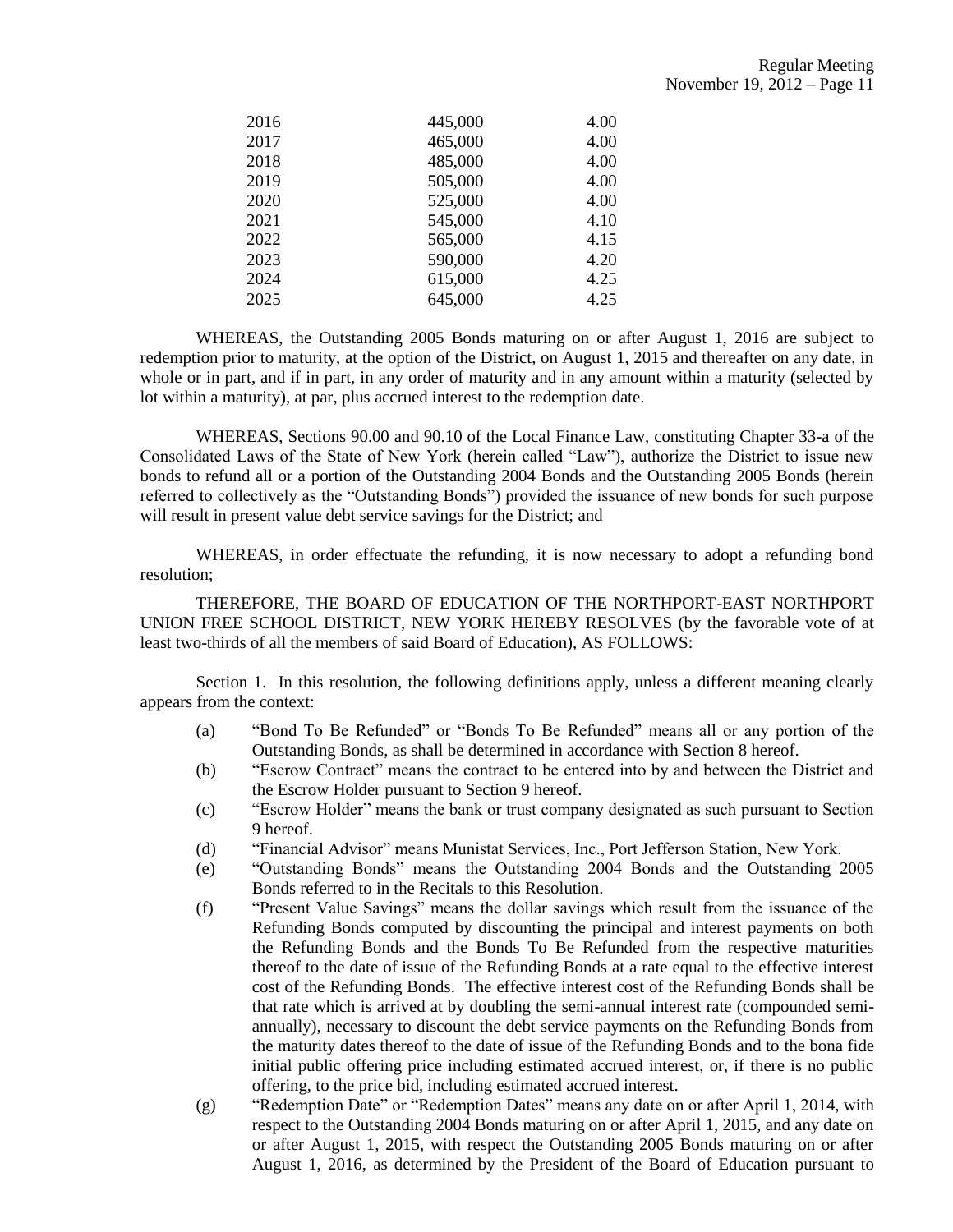Section 8 hereof.

- (h) "Refunding Bond" or "Refunding Bonds" means all or a portion of the \$24,500,000 Refunding Serial Bonds of the Northport-East Northport Union Free School District, authorized pursuant to Section 3 hereof.
- (i) "Refunding Bond Amount Limitation" means an amount of Refunding Bonds which does not exceed the principal amount of Bonds To Be Refunded plus the aggregate amount of unmatured interest payable on such Bonds To Be Refunded, to and including the Redemption Date, plus any redemption premiums payable on such Bonds To Be Refunded as of such Redemption Date, plus costs and expenses incidental to the issuance of the Refunding Bonds, including the development of the Refunding Financial Plan, and of executing and performing the terms and conditions of the Escrow Contract and all fees and charges of the Escrow Holder as referred to in Section 9 hereof.
- (j) "Refunding Financial Plan" means the proposed financial plan for the refunding in the form attached hereto as **Exhibit A** and prepared for the District by the Financial Advisor.

Section 2. The Board of Education of the District (herein called the "Board of Education"), hereby authorizes the refunding of the Bonds To Be Refunded and appropriates an amount not to exceed \$24,500,000 therefor to accomplish such refunding. The plan of financing said appropriation includes the issuance of not to exceed \$24,500,000 Refunding Bonds, and the levy and collection of a tax upon all the taxable real property within the District to pay the principal of and interest on said Refunding Bonds as the same shall become due and payable. The Refunding Financial Plan is hereby accepted and approved, and includes (i) the deposit of all the proceeds of said Refunding Bonds with an Escrow Holder pursuant to an Escrow Contract as authorized in Section 9 hereof, (ii) the payment of all costs incurred by the District in connection with said refunding from such proceeds, and (iii) the investment of a portion of such proceeds by the Escrow Holder in certain obligations, the principal of and interest thereon, together with the balance of such proceeds to be held uninvested, shall be sufficient to pay the principal of and interest on and premium, if any, on the Bonds To Be Refunded becoming due and payable on and prior to the Redemption Date and to be called for redemption prior to maturity on the Redemption Date.

Section 3. Refunding Bonds in the aggregate principal amount of not to exceed \$24,500,000 are hereby authorized to be issued pursuant to the Law, and shall mature in such amounts, on such dates, and shall bear interest at such rates of interest per annum as shall be determined at the time of the sale of such bonds.

Section 4. The issuance of the Refunding Bonds will not exceed the Refunding Bond Amount Limitation. The maximum period of probable usefulness applicable to the objects or purposes financed by the proceeds of the Outstanding 2004 Bonds is 20 years. The maximum periods of probable usefulness applicable to the objects or purposes financed by the proceeds of the Outstanding 2005 Bonds are set forth below:

- (1) Construction of building additions, alterations and improvements pursuant to the bond resolution adopted on June 5, 2000 20 years 20 years 20 years 20 years 20 years 20 years 20 years 20 years 20 years 20 years 20 years 20 years 20 years 20 years 20 years 20 years 20 years 20 years 20 years 20 years 20 years 20 years (2) Roof replacement pursuant to the bond resolution adopted on August 25, 2003 30 years
- (3) Replacement of gymnasium bleachers pursuant to the bond resolution adopted on August  $25, 2003$  5 years 5 years 5 years 5 years 5 years 5 years 5 years 5 years 5 years 5 years 5 years 5 years 5 years 5 years 5 years 5 years 5 years 5 years 5 years 5 years 5 years 5 years 5 years 5 years 5 years 5 y

Section 5. The aggregate amount of estimated Present Value Savings is set forth in the Refunding Financial Plan, and computed in accordance with subdivision two of paragraph b of Sections 90.00 and 90.10 of the Law. Said Refunding Financial Plan has been prepared based upon the assumption that the Refunding Bonds will be issued in the aggregate principal amount and will mature, be of such terms, and bear such interest as set forth therein. The actual principal amount of the Refunding Bonds, the terms thereof, and the resulting Present Value Savings, may vary from the Refunding Financial Plan.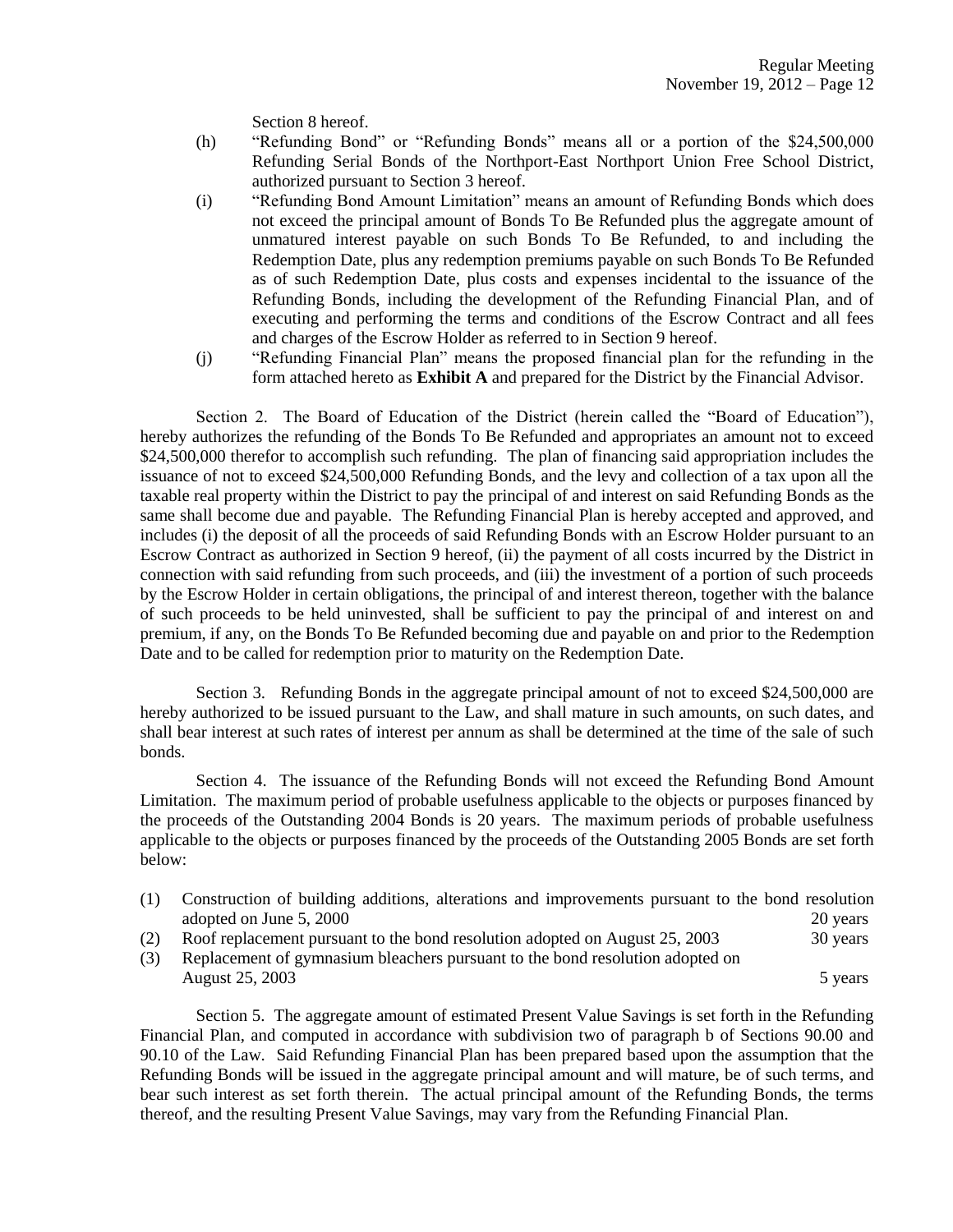Section 6. (A) The Refunding Bonds may be sold at public or private sale.

(i) If the Refunding Bonds are sold at private sale, the President of the Board of Education is hereby authorized (a) to cause the Financial Advisor to solicit proposals for the refunding of the Outstanding Bonds from at least three (3) qualified firms recommended by the Financial Advisor; and (b) to execute a purchase contract on behalf of the District for the sale of said Refunding Bonds, provided that the terms and conditions of such sale shall be approved by the State Comptroller.

(ii) If the Refunding Bonds are sold at public sale pursuant to Section 57.00 of the Law, the President of the Board of Education is hereby authorized and directed to prepare or have prepared a Notice of Sale, which shall be published at least once in "*The Bond Buyer,*" published in the City of New York, not less than five (5) nor more than thirty (30) days prior to the date of said sale. A copy of such notice shall be sent not less than eight (8) nor more than thirty (30) days prior to the date of said sale (a) to the State Comptroller, Albany, New York 12236; (b) to at least two (2) banks or trust companies having a place of business in the County in which the District is located, or, if only one (1) bank is located in such County, then to such bank and to at least two (2) banks or trust companies having a place of business in an adjoining County; and (c) to "*The Bond Buyer*", 1 State Street Plaza, New York, New York 10004; and (d) at least ten (10) bond dealers.

(B) Prior to the issuance of the Refunding Bonds the President of the Board of Education shall file with the Board of Education all requisite certifications, including a certificate approved by the State Comptroller setting forth the Present Value Savings to the District resulting from the issuance of the Refunding Bonds. In connection with the sale of Refunding Bonds, the District authorizes the preparation of an Official Statement and approves its use in connection with such sale, and further consents to the distribution of a Preliminary Official Statement prior to the date said Official Statement is distributed. The President of the Board of Education and his designees are hereby further authorized and directed to take any and all actions necessary to accomplish said refunding, and to execute any contracts and agreements for the purchase of and payment for services rendered or to be rendered to the District in connection with said refunding, including the preparation of the Refunding Financial Plan.

Section 7. Each of the Refunding Bonds authorized by this resolution shall contain the recital of validity prescribed by Section 52.00 of the Law and said Refunding Bonds shall be general obligations of the District payable as to both principal and interest by a general tax upon all the taxable real property within the District, without limitation as to rate or amount. The faith and credit of the District are hereby irrevocably pledged to the punctual payment of the principal of and interest on said Refunding Bonds and provision shall be made annually in the budget of the District for (a) the amortization and redemption of the Refunding Bonds to mature in such year and (b) the payment of interest to be due and payable in such year.

Section 8. Subject to the provisions of this resolution and of the Law, and pursuant to the provisions of Section 21.00 of the Law with respect to the issuance of bonds having substantially level or declining annual debt service, and Sections 50.00, 56.00 to 60.00, 90.10 and 168.00 of the Law, the powers and duties of the Board of Education relative to determining the amount of Bonds To Be Refunded, the Redemption Date, prescribing the terms, form and contents and as to the sale and issuance of the Refunding Bonds, approving all details of the Refunding Financial Plan not contained herein, executing any arbitrage certification relative thereto, as well as executing any agreements for credit enhancements and executing the Official Statement referred to in Section 6, and the Escrow Contract described in Section 9, are hereby delegated to the President of the Board of Education, the chief fiscal officer of the District.

Section 9. Prior to the issuance of the Refunding Bonds, the District shall contract with a bank or trust company located and authorized to do business in this state, for the purpose of having such bank or trust company act as the Escrow Holder of the proceeds, inclusive of any premium from the sale of the Refunding Bonds, together with all income derived from the investment of such proceeds. Such Escrow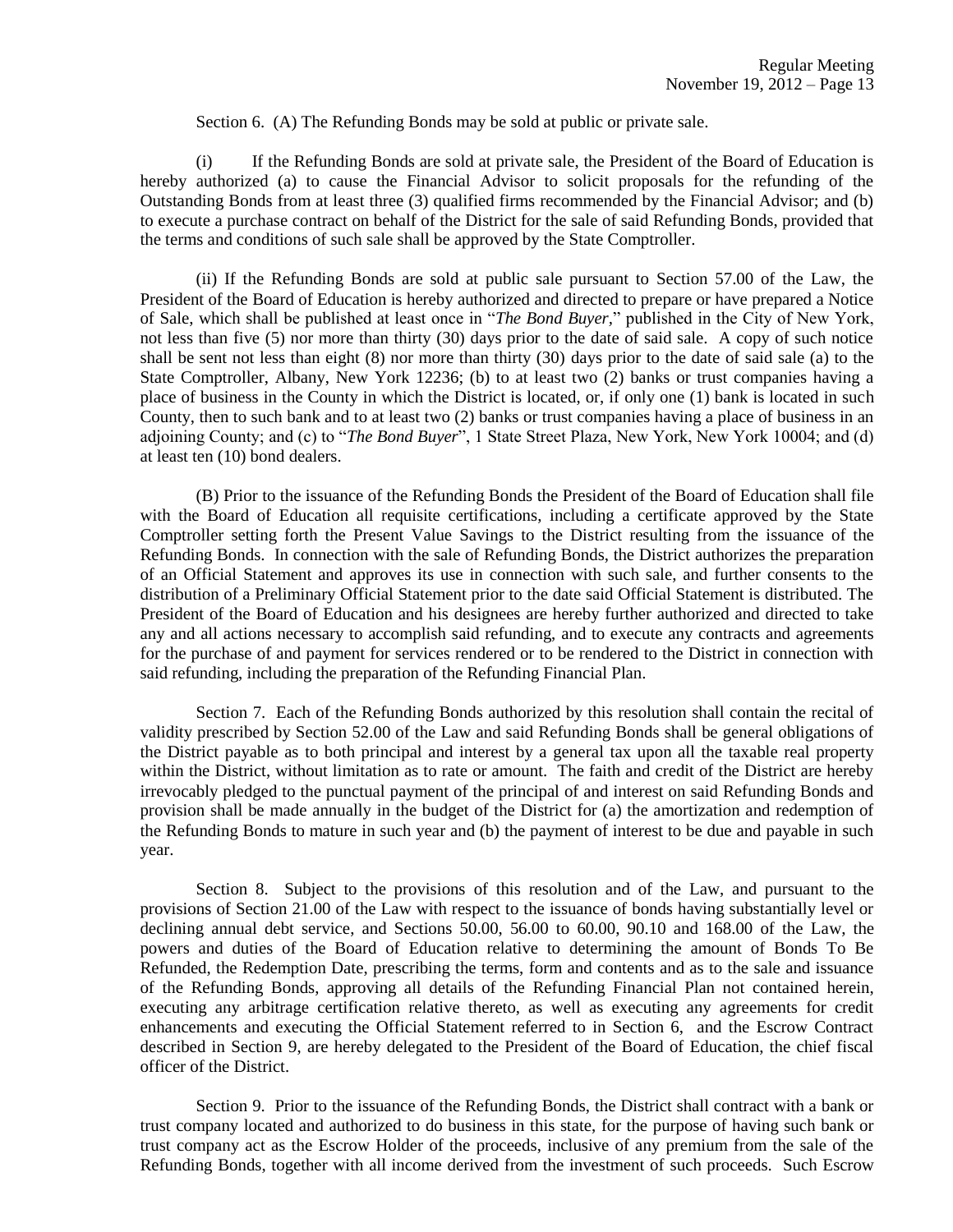Contract shall contain such terms and conditions as shall be necessary in order to accomplish the Refunding Financial Plan, including provisions authorizing the Escrow Holder, without further authorization or direction from the District, except as otherwise provided therein, (a) to make all required payments of principal, interest and redemption premiums to the appropriate paying agent with respect to the Bonds To Be Refunded, (b) to pay costs and expenses incidental to the issuance of the Refunding Bonds, including the development of the Refunding Financial Plan, and of executing and performing the terms and conditions of the Escrow Contract and all of its fees and charges as the Escrow Holder, (c) at the appropriate time or times to cause to be given on behalf of the District the notice of redemption authorized to be given pursuant to Section 12 hereof, and (d) to invest the monies held by it consistent with the provisions of the Refunding Financial Plan. The Escrow Contract shall be irrevocable and shall constitute a covenant with the holders of the Refunding Bonds.

Section 10. The proceeds, inclusive of any premium, from the sale of the Refunding Bonds, immediately upon receipt, shall be placed in escrow by the District with the Escrow Holder in accordance with the Escrow Contract. All moneys held by the Escrow Holder, if invested, shall be invested only in direct obligations of the United States of America or in obligations the principal of and interest on which are unconditionally guaranteed by the United States of America, which obligations shall mature or be subject to redemption at the option of the holder thereof not later than the respective dates when such moneys will be required to make payments in accordance with the Refunding Financial Plan. Any such moneys remaining in the custody of the Escrow Holder after the full execution of the provisions of the Escrow Contract shall be returned to the District and shall be applied by the District only to the payment of the principal of or interest on the Refunding Bonds then outstanding.

Section 11. That portion of such proceeds from the sale of the Refunding Bonds, together with any interest earned thereon, which shall be required for the payment of the principal of and interest on the Bonds To Be Refunded, including any redemption premiums, in accordance with the Refunding Financial Plan, shall be irrevocably committed and pledged to such purpose and the holders of the Bonds To Be Refunded shall have a lien upon such moneys and the investments thereof held by the Escrow Holder. All interest earned from the investment of such moneys not required for such payments on the Bonds To Be Refunded shall be irrevocably committed and pledged to the payment of the principal of and interest on the Refunding Bonds, or such portion thereof as shall be required by the Refunding Financial Plan, and the holders of such Refunding Bonds shall have a lien upon such moneys held by the Escrow Holder. The pledges and liens provided for herein shall become valid and binding upon the issuance of the Refunding Bonds and the moneys and investments held by the Escrow Holder shall immediately be subject thereto without any further act. Such pledges and liens shall be valid and binding against all parties having claims of any kind in tort, contract or otherwise against the District irrespective of whether such parties have notice thereof. Neither this resolution, the Escrow Contract, nor any other instrument relating to such pledges and liens, need be filed or recorded.

Section 12. In accordance with the provisions of Section 53.00 and of paragraph h of Section 90.10 of the Law, the Board of Education hereby elects to call in and redeem all the Bonds To Be Refunded which are subject to prior redemption according to their terms on the Redemption Dates, as such dates are determined by the President of the Board of Education. The sums to be paid therefor on such Redemption Dates shall be the par value thereof, the accrued interest to the Redemption Dates and the redemption premiums, if any. The Escrow Holder is hereby authorized and directed to cause notice(s) of such call for redemption to be given in the name of the District by mailing such notice(s) to the registered holders of the Bonds To Be Refunded which are subject to prior redemption at least thirty days prior to such Redemption Dates. Upon the issuance of the Refunding Bonds, the election to call in and redeem the Bonds To Be Refunded subject to prior redemption on the Redemption Dates and the direction to the Escrow Holder to cause notice thereof to be given as provided in this Section shall become irrevocable and the provisions of this Section shall constitute a covenant with the holders, from time to time, of the Refunding Bonds, provided that this Section may be amended from time to time as may be necessary to comply with the requirements of paragraph a of Section 53.00 of the Law, as the same may be amended from time to time.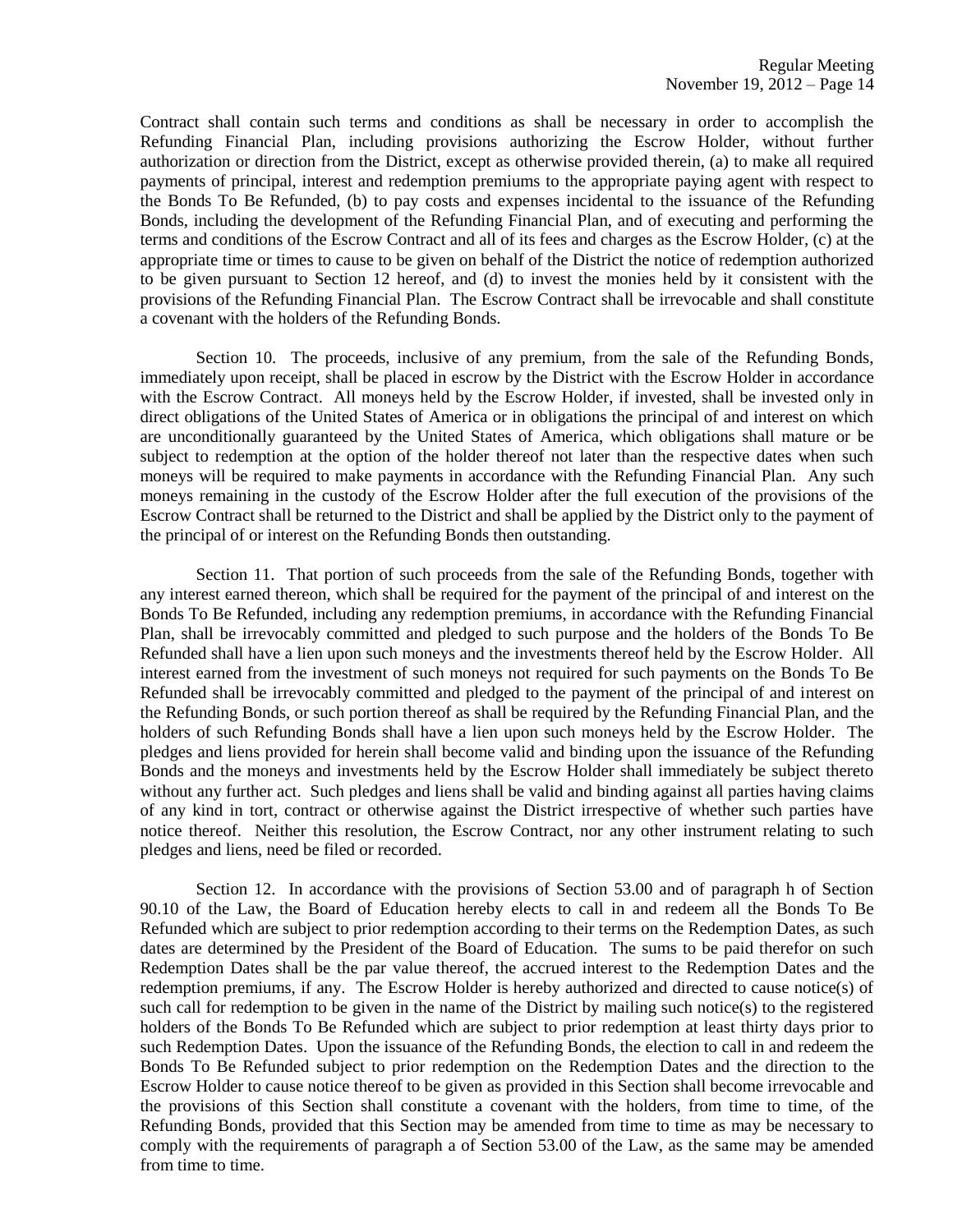Section 13. The validity of the Refunding Bonds authorized by this resolution may be contested only if:

(a) such obligations are authorized for an object or purpose for which the District is not authorized to expend money, or

(b) the provisions of law which should be complied with at the date of the publication of such resolution, or a summary thereof, are not substantially complied with,

and an action, suit or proceeding contesting such validity is commenced within twenty days after the date of such publication, or

(c) such obligations are authorized in violation of the provisions of the constitution.

Section 14. This bond resolution shall take effect immediately, and the District Clerk is hereby authorized and directed to publish the foregoing resolution, in summary, together with a Notice attached in substantially the form prescribed by Section 81.00 of the Law in one (1) of the following newspapers: "*The Times of Northport"* or "*The Observer,"* each having a general circulation in the District and hereby designated the official newspaper of said District for such publication.

9.20 Approving Treasurer's Report and Monthly Summary of Receipts and Disbursements:

- 9.20.1 Treasurer's Report for the period July 1, 2012 through July 31, 2012
- 9.20.2 Treasurer's Report for the period August 1, 2012 through August 31, 2012
- 9.20.3 Monthly Summary of Receipts and Disbursements for July 2012
- 9.20.4 Monthly Summary of Receipts and Disbursements for August 2012
- 9.21 Approving Student Activity Account Reports for July 2012 and August 2012 from:
	- 9.21.1 Northport High School
	- 9.21.2 East Northport Middle School
	- 9.21.3 Northport Middle School
- 9.22 Approving Schedule of Investments as of July 31, 2012 and August 31, 2012
- 9.23 Approving Collateral Schedule for July 2012 and August 2012

9.24 Approving Bank Reconciliation Reports for the Month Ended July 31, 2012 and the Month Ended August 31, 2012

9.25 Approving the Claims Auditor's Report for Warrants and Schedule of Claims:

Warrants and Schedule of Claims for payments dated: July 2012 (Wire Transfer Report), July 16, 2012 (Accounts Payable Warrant), July 12, 2012 (Payroll Trust & Agency Warrant), July 31, 2012 (Accounts Payable Warrant), July 27, 2012 (Payroll Trust & Agency Warrant), July 2012 (Claims Audit Report), August 2012 (Wire Transfer Report), August 15, 2012 (Accounts Payable Warrant), August 10, 2012 (Payroll Trust & Agency Warrant), August 30, 2012 (Accounts Payable Warrant), August 24, 2012 (Payroll Trust & Agency Warrant), August 2012 (Claims Audit Report)

9.26 Approving the following resolution:

"WHEREAS, various educational and municipal corporations located within the State of New York desire to bid jointly for Provision of Electricity (Deregulation) RFP #12-83P; and

WHEREAS, the Northport-East Northport Union Free School District, an educational/municipal corporation is desirous of selectively participating with other educational and/or municipal corporations in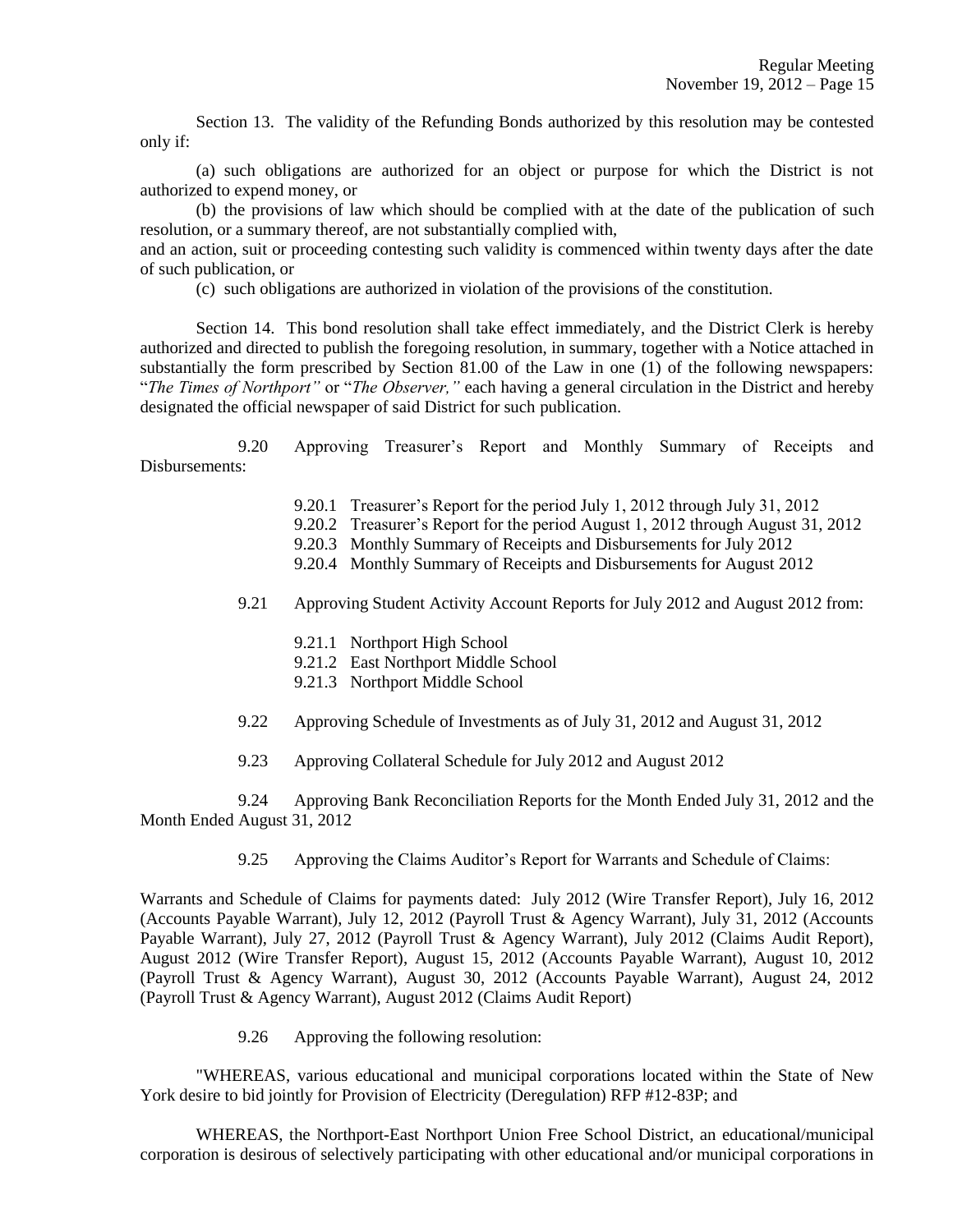the State of New York in joint bidding in the areas mentioned above pursuant to General Municipal Law § 119-o, and Educational Law Section 1950; and

WHEREAS, the District is a municipality within the meaning of General Municipal Law § 119-n and is eligible to participate in the Board of Cooperative Educational Services, Second Supervisory District of Suffolk County (hereinafter Western Suffolk BOCES) Joint Municipal Cooperative Bidding Initiative in the areas mentioned above; and

WHEREAS, with respect to all activities conducted by the Western Suffolk BOCES, the District wishes to delegate to Western Suffolk BOCES the responsibility for drafting of specifications, advertising for bids/proposals, accepting and opening bids/proposals, tabulating bids/proposals, awarding the bids/proposals, and reporting the results to the District.

BE IT RESOLVED that the District hereby appoints Western Suffolk BOCES to represent it and to act as the lead agent in all matters related to the services as described above; and

BE IT FURTHER RESOLVED that the District hereby authorizes Western Suffolk BOCES to place all legal advertisements for any required cooperative bidding in Newsday, which is designated as the official newspaper for Western Suffolk BOCES; and

BE IT FURTHER RESOLVED that this Agreement with the District shall be for a term of one (1) year as authorized by General Municipal Law § 119-o.2.j."

9.27 Approving Monthly Revenue and Budget Status Reports – School Lunch Fund for the months ending July 2012 and August 2012

9.28 Approving Monthly Revenue and Budget Status Reports – Special Aid Fund for the months ending July 2012 and August 2012

9.29 Approving Monthly Revenue and Budget Status Reports – General Fund for the months ending July 2012 and August 2012

9.30 Approving Monthly Revenue and Budget Status Reports – Capital Fund for the months ending July 2012 and August 2012

9.31 Approving School Lunch Profit and Loss Statements for the 2011-2012 school year

Vote on Trustee Sabia's motion to approve all items under 8. and 9., including Supplemental 8.01.1 (Schedule A  $\#112-122$ ) and Supplemental 8.01.2 (Schedule B  $\#9-25$ ), and severing item 9.10, was unanimously carried.

Motion was made by Trustee Thompson, seconded by Trustee Sabia, to approve item 9.10

9.10 Approving a 2012-2013 Consultant Agreement between the Northport-East Northport Union Free School District and Long Island Center for the Arts and Sciences

Vote on Trustee Thompson's motion was as follows:

YES: Mr. Badanes, Ms. Binger, Mr. Maloney, Mrs. McCue, Mr. Rapiejko, Mr. Sabia, Mrs. Thompson, Mrs. Topel

ABSTAIN: Mr. Waldenburg

Motion passed.